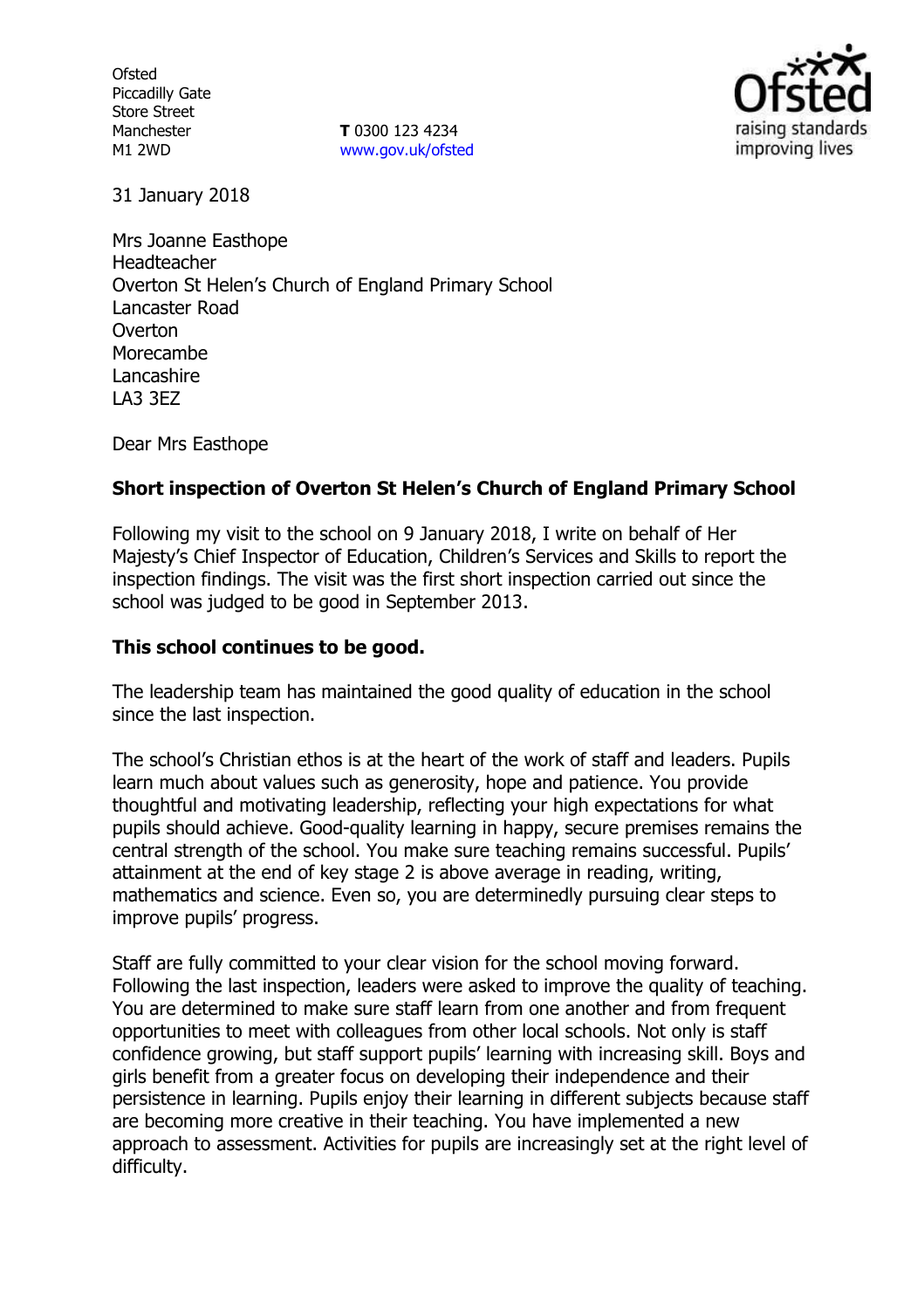

Leaders place much emphasis on improving pupils' learning across a wide range of subjects. While pupils like mathematics, English and science, they told me that physical education (PE) is a particularly popular subject. They said that in PE they enjoy many competitive events including athletics, netball and basketball.

Leaders and managers were also asked to review the role of middle leaders. Leaders match a wide range of checks on the quality of staff's work, with regular support and training. Leaders make good use of advice from the local authority to enhance their reviews and checks on the school's improvement. This means leaders' priorities and plans are clear and suited well to the needs of the school.

Governors now check the work of the school much more closely. They consider information about pupils' achievement thoroughly. You assist governors to be unafraid to ask questions and challenge you. Governors have a clear understanding of the needs of the school. They plan for the long-term development of the school with care.

Parents say that you are visible at the school each day. They say they feel comfortable to talk with you about their children's education. Parents are pleased you know each child and family in detail. You encourage parents to link even more closely together to raise funds for the school. Pupils feel valued. For example, one comment included, 'we get a voice' and leaders listen and act on what they say.

At the previous inspection, pupils' writing was not developing as strongly as other aspects of their learning and leaders were asked to improve pupils' progress. Recent national changes to the curriculum and assessment arrangements have made this issue more difficult to resolve. Even so, pupils' attainment in writing is above average. They are now writing more extended pieces of work and longer sentences with skill. School information shows leaders are clear about the obstacles to progress and that recent actions are shifting the quality of pupils' writing in the right direction.

# **Safeguarding is effective.**

The culture of the school in caring for pupils and protecting them from harm is positive and supportive. Leaders establish that all safeguarding arrangements are fit for purpose. Records about pupils' welfare are detailed and appropriate. Pupils say they are safe at school. They feel able to approach any member of staff or the headteacher with any concerns they have about their lives. Pupils have a good awareness of how to stay safe when using roads or when meeting strangers. Pupils say staff listen to them when they share their views or concerns. Pupils learn to respect differences between themselves and others. Through a strong emphasis on improving behaviour and celebrating anti-bullying week, pupils know how to avoid online bullying. They say issues of any type of bullying are dealt with quickly and successfully by staff.

Staff have access to appropriate child protection training and know how to respond to any concerns they may have about pupils' well-being. They know how to prevent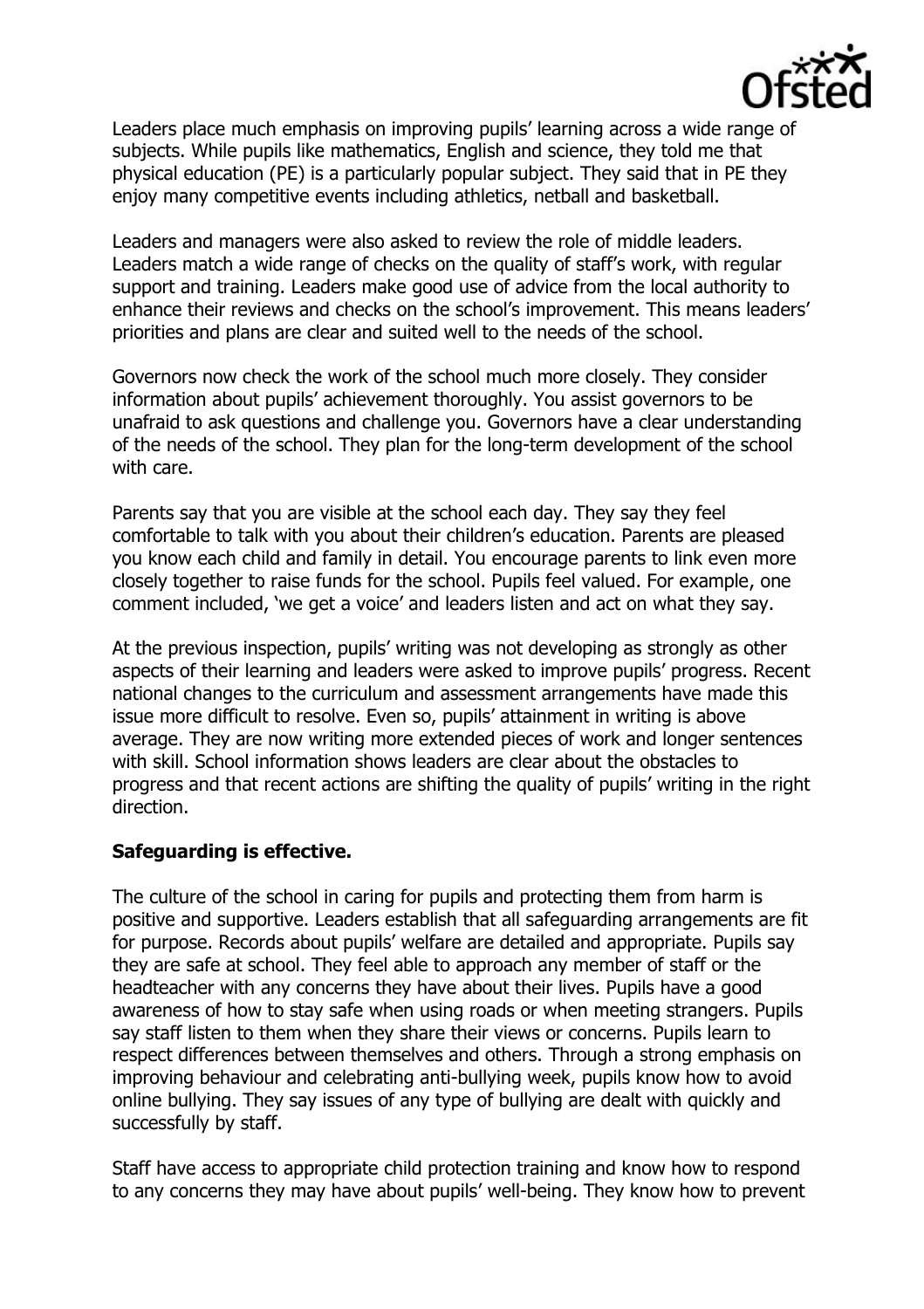

pupils from exposure to radicalised views of modern Britain. Governors stay up to date with their safeguarding information by accessing regular training.

## **Inspection findings**

- Where the teaching of mathematics is most successful, pupils thrive. This is because of good subject knowledge among staff, careful planning of lessons and skilful use of assessment within activities to adapt adult support. The proportion of current pupils in Year 6 achieving at greater depth in mathematics is high. Teachers and teaching assistants work together successfully in lessons. They increasingly question and support the learning of individual pupils with success. Pupils like the challenge that staff give them. They respond positively to staff's high expectations for them to explain their thinking and reasoning. Current mathematics work set for pupils in key stage 1 matches the needs of different pupils. Clear actions are in place to strengthen teaching in key stage 1 further.
- The stronger role of middle leaders ensures they know the school in detail. They use their knowledge to contribute much to the improvement of teaching and pupils' learning in different subjects. They check the quality of pupils' work, review the accuracy of staff assessments and support staff well through training. Science is led very successfully. Staff enjoy teaching this subject. Staff skills have grown strongly due to skilful support from the science coordinator. Staff assess pupils' skills thoroughly. They celebrate pupils' learning in science and a wide range of other subjects through attractive displays around the school. Staff make pupils' learning worthwhile by arranging trips, for example to the local power station, and by hosting visitors to school. Pupils' attainment in science is high. Given the extensive focus on improving science in the school, it is little wonder that staff have achieved an external quality mark for their work in this subject.
- Leaders' clear and incisive reviews of teaching and pupils' learning, mean they and staff know the key issues in the school. Leaders' plans for improvement identify precisely the actions necessary to strengthen pupils' learning. Leaders' review of pupils' progress in writing goes some way in explaining the data for 2017 in writing. Leaders, staff and governors all share the focus on making sure pupils' ability to write improves strongly. Improvements in staff training, support and the use of resources in lessons means the teaching of spelling and grammar is more adept. Current pupils are becoming confident and skilful in these aspects of writing. Pupils increasingly want to write because staff are making much better use of exciting fiction and non-fiction books to stimulate their ideas. Pupils are starting to write more thoughtfully in subjects such as geography and history, as well as English. For example, in a key stage 2 lesson pupils were deeply engaged in writing about the features of a legend. Pupils' learning flourished. The most able pupils responded especially positively to the extra challenge of identifying what aspects of the legend of King Arthur may have been embellished. While the quality of pupils' work is improving, school information indicates that leaders need to do even more to make certain that all pupils achieve the highest standards in their writing.
- **Pupils on the school council are confident, articulate and polite. They represent** their school with pride and are a credit to themselves. Pupils have a good